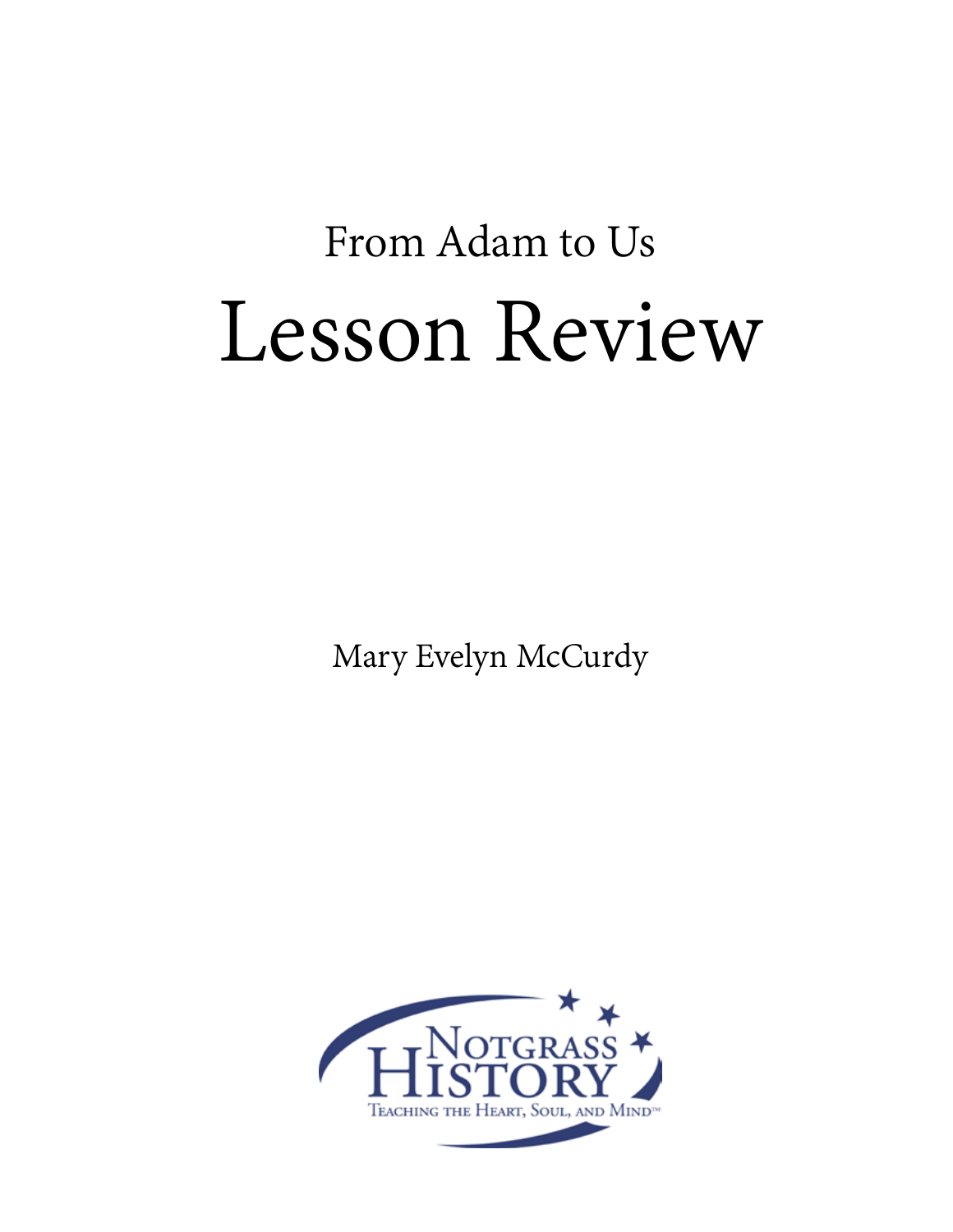# From Adam to Us Lesson Review

# Mary Evelyn McCurdy

This book has lesson review questions, weekly tests, and literature review questions. After a student reads a lesson in *From Adam to Us*, he should answer the five questions for that lesson in this book. After completing a unit, he should take the test for that unit. (The questions on each test are drawn primarily from the lesson review questions.) After finishing each literature title, he should answer the questions for that book.

ISBN 978-1-60999-091-6

Copyright © 2016 Notgrass Company. All rights reserved.

Cover Photo Credit: Ship off the coast of Greenland / Pixabay

No part of this material may be reproduced without permission from the publisher. You may not photocopy this book. If you need additional copies for children in your family or for students in your group or classroom, contact Notgrass Company to order them.

Printed in the United States of America

Notgrass Company 975 Roaring River Rd. Gainesboro, TN 38562 1-800-211-8793 www.notgrass.com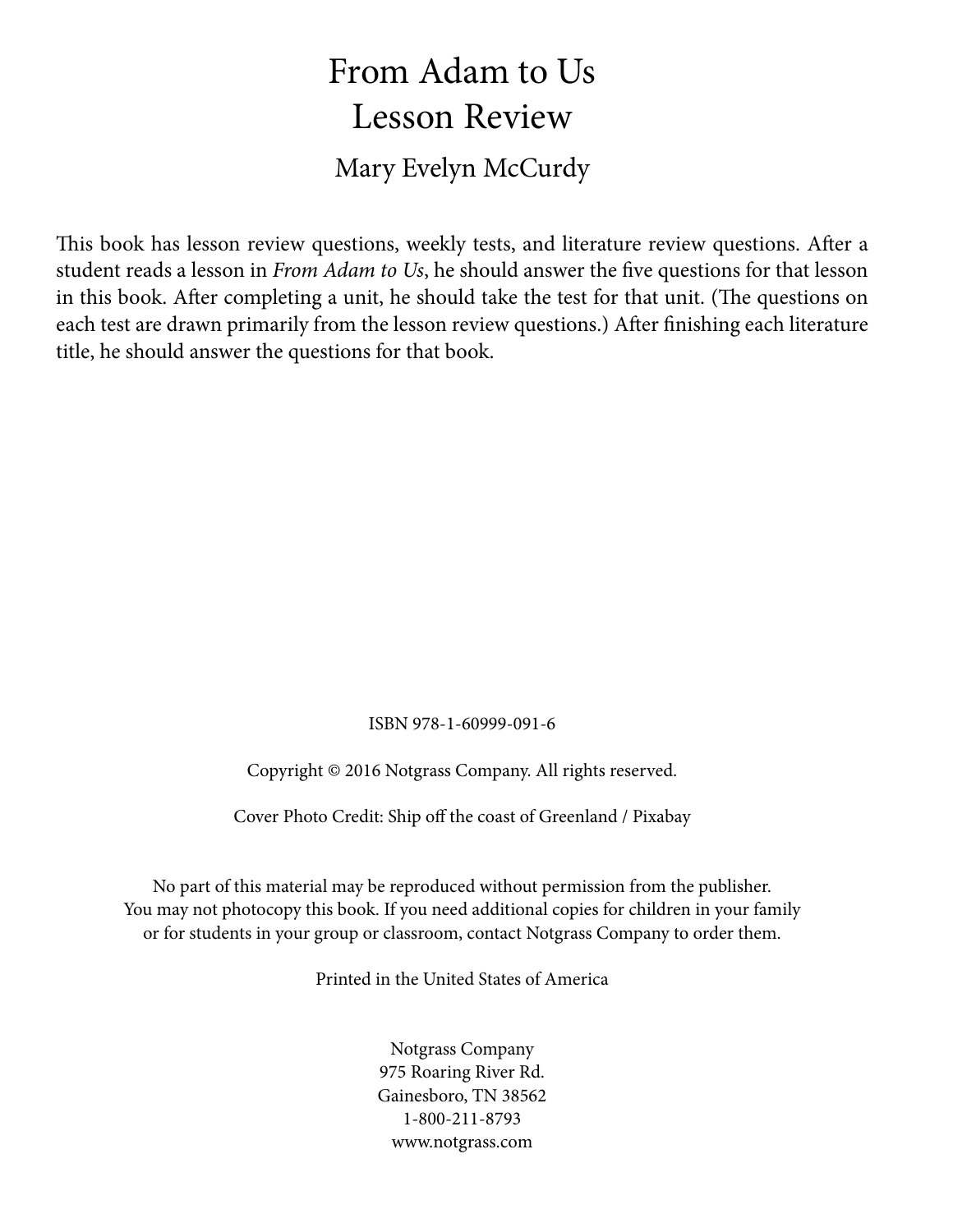- 1. How does Genesis 1:1-2 describe the Earth in the beginning?
- 2. What happened on the first day of the history of the world?
- 3. According to the description in Genesis, when does a day begin and when does it end?

\_\_\_\_\_\_\_\_\_\_\_\_\_\_\_\_\_\_\_\_\_\_\_\_\_\_\_\_\_\_\_\_\_\_\_\_\_\_\_\_\_\_\_\_\_\_\_\_\_\_\_\_\_\_\_\_\_\_\_\_\_\_\_\_\_\_\_\_\_\_\_\_

\_\_\_\_\_\_\_\_\_\_\_\_\_\_\_\_\_\_\_\_\_\_\_\_\_\_\_\_\_\_\_\_\_\_\_\_\_\_\_\_\_\_\_\_\_\_\_\_\_\_\_\_\_\_\_\_\_\_\_\_\_\_\_\_\_\_\_\_\_\_\_\_

\_\_\_\_\_\_\_\_\_\_\_\_\_\_\_\_\_\_\_\_\_\_\_\_\_\_\_\_\_\_\_\_\_\_\_\_\_\_\_\_\_\_\_\_\_\_\_\_\_\_\_\_\_\_\_\_\_\_\_\_\_\_\_\_\_\_\_\_\_\_\_\_

\_\_\_\_\_\_\_\_\_\_\_\_\_\_\_\_\_\_\_\_\_\_\_\_\_\_\_\_\_\_\_\_\_\_\_\_\_\_\_\_\_\_\_\_\_\_\_\_\_\_\_\_\_\_\_\_\_\_\_\_\_\_\_\_\_\_\_\_\_\_\_\_

\_\_\_\_\_\_\_\_\_\_\_\_\_\_\_\_\_\_\_\_\_\_\_\_\_\_\_\_\_\_\_\_\_\_\_\_\_\_\_\_\_\_\_\_\_\_\_\_\_\_\_\_\_\_\_\_\_\_\_\_\_\_\_\_\_\_\_\_\_\_\_\_

\_\_\_\_\_\_\_\_\_\_\_\_\_\_\_\_\_\_\_\_\_\_\_\_\_\_\_\_\_\_\_\_\_\_\_\_\_\_\_\_\_\_\_\_\_\_\_\_\_\_\_\_\_\_\_\_\_\_\_\_\_\_\_\_\_\_\_\_\_\_\_\_

\_\_\_\_\_\_\_\_\_\_\_\_\_\_\_\_\_\_\_\_\_\_\_\_\_\_\_\_\_\_\_\_\_\_\_\_\_\_\_\_\_\_\_\_\_\_\_\_\_\_\_\_\_\_\_\_\_\_\_\_\_\_\_\_\_\_\_\_\_\_\_\_

\_\_\_\_\_\_\_\_\_\_\_\_\_\_\_\_\_\_\_\_\_\_\_\_\_\_\_\_\_\_\_\_\_\_\_\_\_\_\_\_\_\_\_\_\_\_\_\_\_\_\_\_\_\_\_\_\_\_\_\_\_\_\_\_\_\_\_\_\_\_\_\_

4. Why do you think God said that His creation of man was "very good" instead of "good"?

5. Why did God bless and sanctify the seventh day of world history?

#### **Lesson 2**

- 1. According to Psalm 90, how long is God going to be God?
- 2. Why do you think the Bible describes God with human characteristics, such as fingers, hands, and arms?

\_\_\_\_\_\_\_\_\_\_\_\_\_\_\_\_\_\_\_\_\_\_\_\_\_\_\_\_\_\_\_\_\_\_\_\_\_\_\_\_\_\_\_\_\_\_\_\_\_\_\_\_\_\_\_\_\_\_\_\_\_\_\_\_\_\_\_\_\_\_\_\_

\_\_\_\_\_\_\_\_\_\_\_\_\_\_\_\_\_\_\_\_\_\_\_\_\_\_\_\_\_\_\_\_\_\_\_\_\_\_\_\_\_\_\_\_\_\_\_\_\_\_\_\_\_\_\_\_\_\_\_\_\_\_\_\_\_\_\_\_\_\_\_\_

\_\_\_\_\_\_\_\_\_\_\_\_\_\_\_\_\_\_\_\_\_\_\_\_\_\_\_\_\_\_\_\_\_\_\_\_\_\_\_\_\_\_\_\_\_\_\_\_\_\_\_\_\_\_\_\_\_\_\_\_\_\_\_\_\_\_\_\_\_\_\_\_

\_\_\_\_\_\_\_\_\_\_\_\_\_\_\_\_\_\_\_\_\_\_\_\_\_\_\_\_\_\_\_\_\_\_\_\_\_\_\_\_\_\_\_\_\_\_\_\_\_\_\_\_\_\_\_\_\_\_\_\_\_\_\_\_\_\_\_\_\_\_\_\_

\_\_\_\_\_\_\_\_\_\_\_\_\_\_\_\_\_\_\_\_\_\_\_\_\_\_\_\_\_\_\_\_\_\_\_\_\_\_\_\_\_\_\_\_\_\_\_\_\_\_\_\_\_\_\_\_\_\_\_\_\_\_\_\_\_\_\_\_\_\_\_\_

\_\_\_\_\_\_\_\_\_\_\_\_\_\_\_\_\_\_\_\_\_\_\_\_\_\_\_\_\_\_\_\_\_\_\_\_\_\_\_\_\_\_\_\_\_\_\_\_\_\_\_\_\_\_\_\_\_\_\_\_\_\_\_\_\_\_\_\_\_\_\_\_

\_\_\_\_\_\_\_\_\_\_\_\_\_\_\_\_\_\_\_\_\_\_\_\_\_\_\_\_\_\_\_\_\_\_\_\_\_\_\_\_\_\_\_\_\_\_\_\_\_\_\_\_\_\_\_\_\_\_\_\_\_\_\_\_\_\_\_\_\_\_\_\_

\_\_\_\_\_\_\_\_\_\_\_\_\_\_\_\_\_\_\_\_\_\_\_\_\_\_\_\_\_\_\_\_\_\_\_\_\_\_\_\_\_\_\_\_\_\_\_\_\_\_\_\_\_\_\_\_\_\_\_\_\_\_\_\_\_\_\_\_\_\_\_\_

- 3. Why is the idea of Mother Nature a false one?
- 4. God is made up of what three Persons?
- 5. What does it mean that God is the Alpha and the Omega?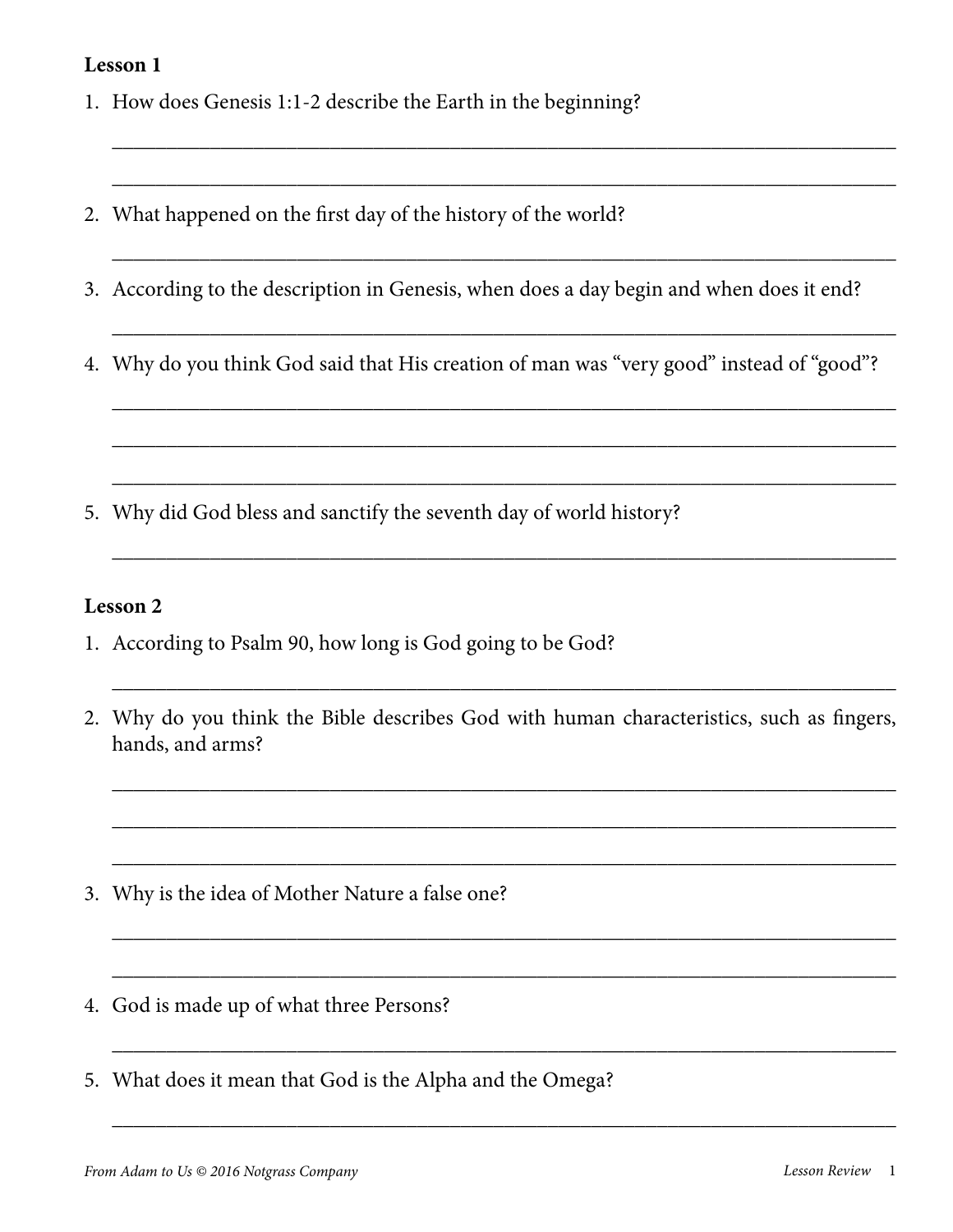1. What happened to the man when God breathed into him the breath of life?

\_\_\_\_\_\_\_\_\_\_\_\_\_\_\_\_\_\_\_\_\_\_\_\_\_\_\_\_\_\_\_\_\_\_\_\_\_\_\_\_\_\_\_\_\_\_\_\_\_\_\_\_\_\_\_\_\_\_\_\_\_\_\_\_\_\_\_\_\_\_\_\_

\_\_\_\_\_\_\_\_\_\_\_\_\_\_\_\_\_\_\_\_\_\_\_\_\_\_\_\_\_\_\_\_\_\_\_\_\_\_\_\_\_\_\_\_\_\_\_\_\_\_\_\_\_\_\_\_\_\_\_\_\_\_\_\_\_\_\_\_\_\_\_\_

\_\_\_\_\_\_\_\_\_\_\_\_\_\_\_\_\_\_\_\_\_\_\_\_\_\_\_\_\_\_\_\_\_\_\_\_\_\_\_\_\_\_\_\_\_\_\_\_\_\_\_\_\_\_\_\_\_\_\_\_\_\_\_\_\_\_\_\_\_\_\_\_

\_\_\_\_\_\_\_\_\_\_\_\_\_\_\_\_\_\_\_\_\_\_\_\_\_\_\_\_\_\_\_\_\_\_\_\_\_\_\_\_\_\_\_\_\_\_\_\_\_\_\_\_\_\_\_\_\_\_\_\_\_\_\_\_\_\_\_\_\_\_\_\_

\_\_\_\_\_\_\_\_\_\_\_\_\_\_\_\_\_\_\_\_\_\_\_\_\_\_\_\_\_\_\_\_\_\_\_\_\_\_\_\_\_\_\_\_\_\_\_\_\_\_\_\_\_\_\_\_\_\_\_\_\_\_\_\_\_\_\_\_\_\_\_\_

\_\_\_\_\_\_\_\_\_\_\_\_\_\_\_\_\_\_\_\_\_\_\_\_\_\_\_\_\_\_\_\_\_\_\_\_\_\_\_\_\_\_\_\_\_\_\_\_\_\_\_\_\_\_\_\_\_\_\_\_\_\_\_\_\_\_\_\_\_\_\_\_

\_\_\_\_\_\_\_\_\_\_\_\_\_\_\_\_\_\_\_\_\_\_\_\_\_\_\_\_\_\_\_\_\_\_\_\_\_\_\_\_\_\_\_\_\_\_\_\_\_\_\_\_\_\_\_\_\_\_\_\_\_\_\_\_\_\_\_\_\_\_\_\_

\_\_\_\_\_\_\_\_\_\_\_\_\_\_\_\_\_\_\_\_\_\_\_\_\_\_\_\_\_\_\_\_\_\_\_\_\_\_\_\_\_\_\_\_\_\_\_\_\_\_\_\_\_\_\_\_\_\_\_\_\_\_\_\_\_\_\_\_\_\_\_\_

\_\_\_\_\_\_\_\_\_\_\_\_\_\_\_\_\_\_\_\_\_\_\_\_\_\_\_\_\_\_\_\_\_\_\_\_\_\_\_\_\_\_\_\_\_\_\_\_\_\_\_\_\_\_\_\_\_\_\_\_\_\_\_\_\_\_\_\_\_\_\_\_

\_\_\_\_\_\_\_\_\_\_\_\_\_\_\_\_\_\_\_\_\_\_\_\_\_\_\_\_\_\_\_\_\_\_\_\_\_\_\_\_\_\_\_\_\_\_\_\_\_\_\_\_\_\_\_\_\_\_\_\_\_\_\_\_\_\_\_\_\_\_\_\_

\_\_\_\_\_\_\_\_\_\_\_\_\_\_\_\_\_\_\_\_\_\_\_\_\_\_\_\_\_\_\_\_\_\_\_\_\_\_\_\_\_\_\_\_\_\_\_\_\_\_\_\_\_\_\_\_\_\_\_\_\_\_\_\_\_\_\_\_\_\_\_\_

\_\_\_\_\_\_\_\_\_\_\_\_\_\_\_\_\_\_\_\_\_\_\_\_\_\_\_\_\_\_\_\_\_\_\_\_\_\_\_\_\_\_\_\_\_\_\_\_\_\_\_\_\_\_\_\_\_\_\_\_\_\_\_\_\_\_\_\_\_\_\_\_

\_\_\_\_\_\_\_\_\_\_\_\_\_\_\_\_\_\_\_\_\_\_\_\_\_\_\_\_\_\_\_\_\_\_\_\_\_\_\_\_\_\_\_\_\_\_\_\_\_\_\_\_\_\_\_\_\_\_\_\_\_\_\_\_\_\_\_\_\_\_\_\_

\_\_\_\_\_\_\_\_\_\_\_\_\_\_\_\_\_\_\_\_\_\_\_\_\_\_\_\_\_\_\_\_\_\_\_\_\_\_\_\_\_\_\_\_\_\_\_\_\_\_\_\_\_\_\_\_\_\_\_\_\_\_\_\_\_\_\_\_\_\_\_\_

\_\_\_\_\_\_\_\_\_\_\_\_\_\_\_\_\_\_\_\_\_\_\_\_\_\_\_\_\_\_\_\_\_\_\_\_\_\_\_\_\_\_\_\_\_\_\_\_\_\_\_\_\_\_\_\_\_\_\_\_\_\_\_\_\_\_\_\_\_\_\_\_

\_\_\_\_\_\_\_\_\_\_\_\_\_\_\_\_\_\_\_\_\_\_\_\_\_\_\_\_\_\_\_\_\_\_\_\_\_\_\_\_\_\_\_\_\_\_\_\_\_\_\_\_\_\_\_\_\_\_\_\_\_\_\_\_\_\_\_\_\_\_\_\_

\_\_\_\_\_\_\_\_\_\_\_\_\_\_\_\_\_\_\_\_\_\_\_\_\_\_\_\_\_\_\_\_\_\_\_\_\_\_\_\_\_\_\_\_\_\_\_\_\_\_\_\_\_\_\_\_\_\_\_\_\_\_\_\_\_\_\_\_\_\_\_\_

- 2. What were the two special trees God planted in the Garden of Eden?
- 3. Why did God create Eve?
- 4. Why did Adam and Eve try to hide from God?
- 5. What do we have in common with everyone who has lived in the history of the world?

- 1. What sets people apart from all the other things that God made?
- 2. According to Matthew 19:6, who joins together a husband and wife?
- 3. List five things Genesis says the first few generations of the world did for work or pleasure.

- 4. What is something significant one of your ancestors accomplished?
- 5. What is something significant you hope one of your descendants will accomplish?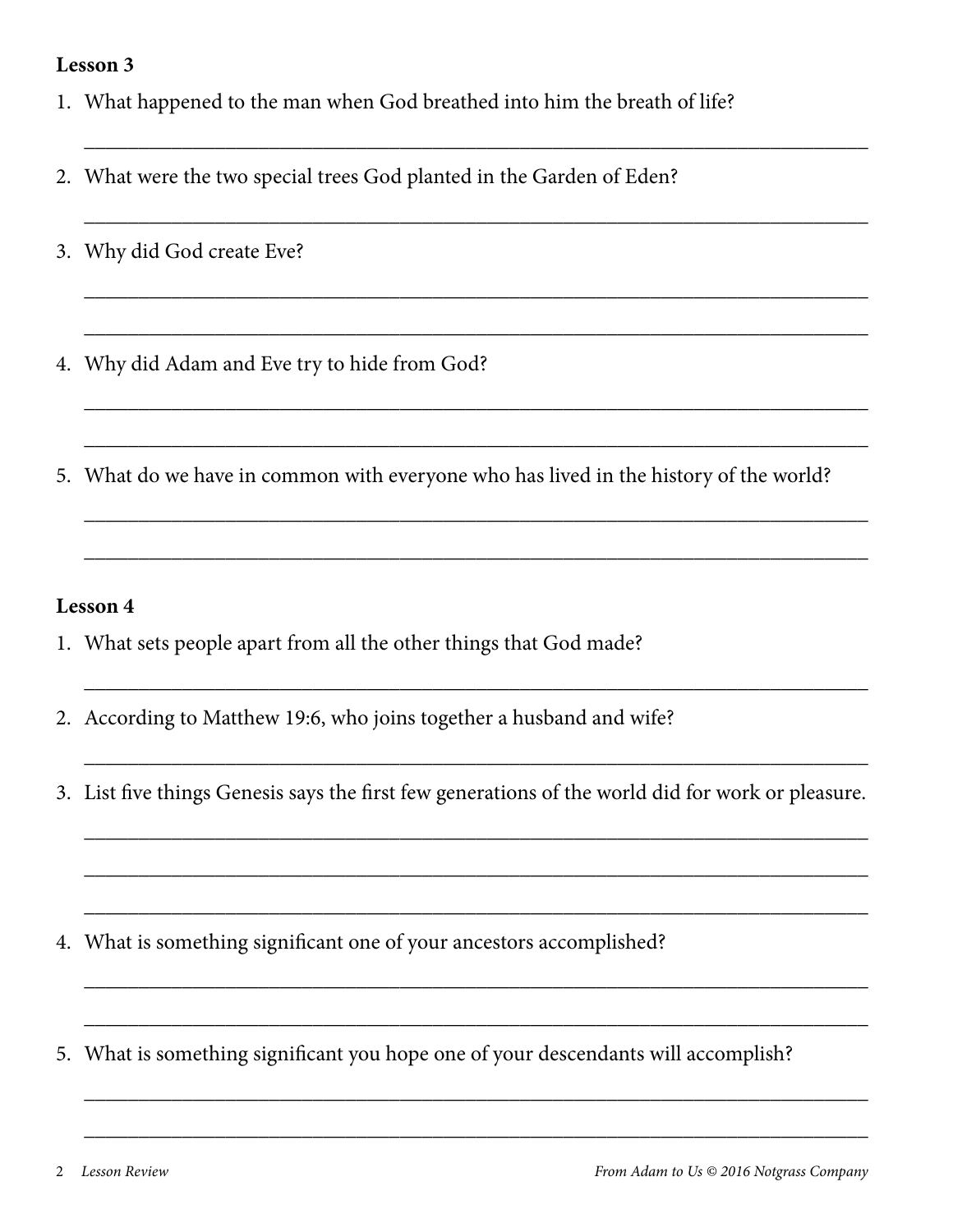1. Look at the picture of the Earth on page 33. Describe it.

- 2. What is the imaginary line that circles the middle of the Earth?
- 3. Name four types of land you would see if you visited Mount Chimborazo in Ecuador.

\_\_\_\_\_\_\_\_\_\_\_\_\_\_\_\_\_\_\_\_\_\_\_\_\_\_\_\_\_\_\_\_\_\_\_\_\_\_\_\_\_\_\_\_\_\_\_\_\_\_\_\_\_\_\_\_\_\_\_\_\_\_\_\_\_\_\_\_\_\_\_\_

\_\_\_\_\_\_\_\_\_\_\_\_\_\_\_\_\_\_\_\_\_\_\_\_\_\_\_\_\_\_\_\_\_\_\_\_\_\_\_\_\_\_\_\_\_\_\_\_\_\_\_\_\_\_\_\_\_\_\_\_\_\_\_\_\_\_\_\_\_\_\_\_

\_\_\_\_\_\_\_\_\_\_\_\_\_\_\_\_\_\_\_\_\_\_\_\_\_\_\_\_\_\_\_\_\_\_\_\_\_\_\_\_\_\_\_\_\_\_\_\_\_\_\_\_\_\_\_\_\_\_\_\_\_\_\_\_\_\_\_\_\_\_\_\_

\_\_\_\_\_\_\_\_\_\_\_\_\_\_\_\_\_\_\_\_\_\_\_\_\_\_\_\_\_\_\_\_\_\_\_\_\_\_\_\_\_\_\_\_\_\_\_\_\_\_\_\_\_\_\_\_\_\_\_\_\_\_\_\_\_\_\_\_\_\_\_\_

\_\_\_\_\_\_\_\_\_\_\_\_\_\_\_\_\_\_\_\_\_\_\_\_\_\_\_\_\_\_\_\_\_\_\_\_\_\_\_\_\_\_\_\_\_\_\_\_\_\_\_\_\_\_\_\_\_\_\_\_\_\_\_\_\_\_\_\_\_\_\_\_

\_\_\_\_\_\_\_\_\_\_\_\_\_\_\_\_\_\_\_\_\_\_\_\_\_\_\_\_\_\_\_\_\_\_\_\_\_\_\_\_\_\_\_\_\_\_\_\_\_\_\_\_\_\_\_\_\_\_\_\_\_\_\_\_\_\_\_\_\_\_\_\_

\_\_\_\_\_\_\_\_\_\_\_\_\_\_\_\_\_\_\_\_\_\_\_\_\_\_\_\_\_\_\_\_\_\_\_\_\_\_\_\_\_\_\_\_\_\_\_\_\_\_\_\_\_\_\_\_\_\_\_\_\_\_\_\_\_\_\_\_\_\_\_\_

\_\_\_\_\_\_\_\_\_\_\_\_\_\_\_\_\_\_\_\_\_\_\_\_\_\_\_\_\_\_\_\_\_\_\_\_\_\_\_\_\_\_\_\_\_\_\_\_\_\_\_\_\_\_\_\_\_\_\_\_\_\_\_\_\_\_\_\_\_\_\_\_

\_\_\_\_\_\_\_\_\_\_\_\_\_\_\_\_\_\_\_\_\_\_\_\_\_\_\_\_\_\_\_\_\_\_\_\_\_\_\_\_\_\_\_\_\_\_\_\_\_\_\_\_\_\_\_\_\_\_\_\_\_\_\_\_\_\_\_\_\_\_\_\_

\_\_\_\_\_\_\_\_\_\_\_\_\_\_\_\_\_\_\_\_\_\_\_\_\_\_\_\_\_\_\_\_\_\_\_\_\_\_\_\_\_\_\_\_\_\_\_\_\_\_\_\_\_\_\_\_\_\_\_\_\_\_\_\_\_\_\_\_\_\_\_\_

\_\_\_\_\_\_\_\_\_\_\_\_\_\_\_\_\_\_\_\_\_\_\_\_\_\_\_\_\_\_\_\_\_\_\_\_\_\_\_\_\_\_\_\_\_\_\_\_\_\_\_\_\_\_\_\_\_\_\_\_\_\_\_\_\_\_\_\_\_\_\_\_

\_\_\_\_\_\_\_\_\_\_\_\_\_\_\_\_\_\_\_\_\_\_\_\_\_\_\_\_\_\_\_\_\_\_\_\_\_\_\_\_\_\_\_\_\_\_\_\_\_\_\_\_\_\_\_\_\_\_\_\_\_\_\_\_\_\_\_\_\_\_\_\_

\_\_\_\_\_\_\_\_\_\_\_\_\_\_\_\_\_\_\_\_\_\_\_\_\_\_\_\_\_\_\_\_\_\_\_\_\_\_\_\_\_\_\_\_\_\_\_\_\_\_\_\_\_\_\_\_\_\_\_\_\_\_\_\_\_\_\_\_\_\_\_\_

\_\_\_\_\_\_\_\_\_\_\_\_\_\_\_\_\_\_\_\_\_\_\_\_\_\_\_\_\_\_\_\_\_\_\_\_\_\_\_\_\_\_\_\_\_\_\_\_\_\_\_\_\_\_\_\_\_\_\_\_\_\_\_\_\_\_\_\_\_\_\_\_

\_\_\_\_\_\_\_\_\_\_\_\_\_\_\_\_\_\_\_\_\_\_\_\_\_\_\_\_\_\_\_\_\_\_\_\_\_\_\_\_\_\_\_\_\_\_\_\_\_\_\_\_\_\_\_\_\_\_\_\_\_\_\_\_\_\_\_\_\_\_\_\_

\_\_\_\_\_\_\_\_\_\_\_\_\_\_\_\_\_\_\_\_\_\_\_\_\_\_\_\_\_\_\_\_\_\_\_\_\_\_\_\_\_\_\_\_\_\_\_\_\_\_\_\_\_\_\_\_\_\_\_\_\_\_\_\_\_\_\_\_\_\_\_\_

\_\_\_\_\_\_\_\_\_\_\_\_\_\_\_\_\_\_\_\_\_\_\_\_\_\_\_\_\_\_\_\_\_\_\_\_\_\_\_\_\_\_\_\_\_\_\_\_\_\_\_\_\_\_\_\_\_\_\_\_\_\_\_\_\_\_\_\_\_\_\_\_

- 4. What three natural resources found in the dry ground are pictured at the top of page 39?
- 5. Look out a window where you are right now. List seven things you can see that God made.

- 1. According to Genesis 6:7, how did God feel about the people He created?
- 2. What people were kept safe in the ark?
- 3. Write a description of the ark that Noah built.

- 4. After the flood, where did the ark come to rest?
- 5. Why was God not pleased with the city and tower that were being built in Shinar?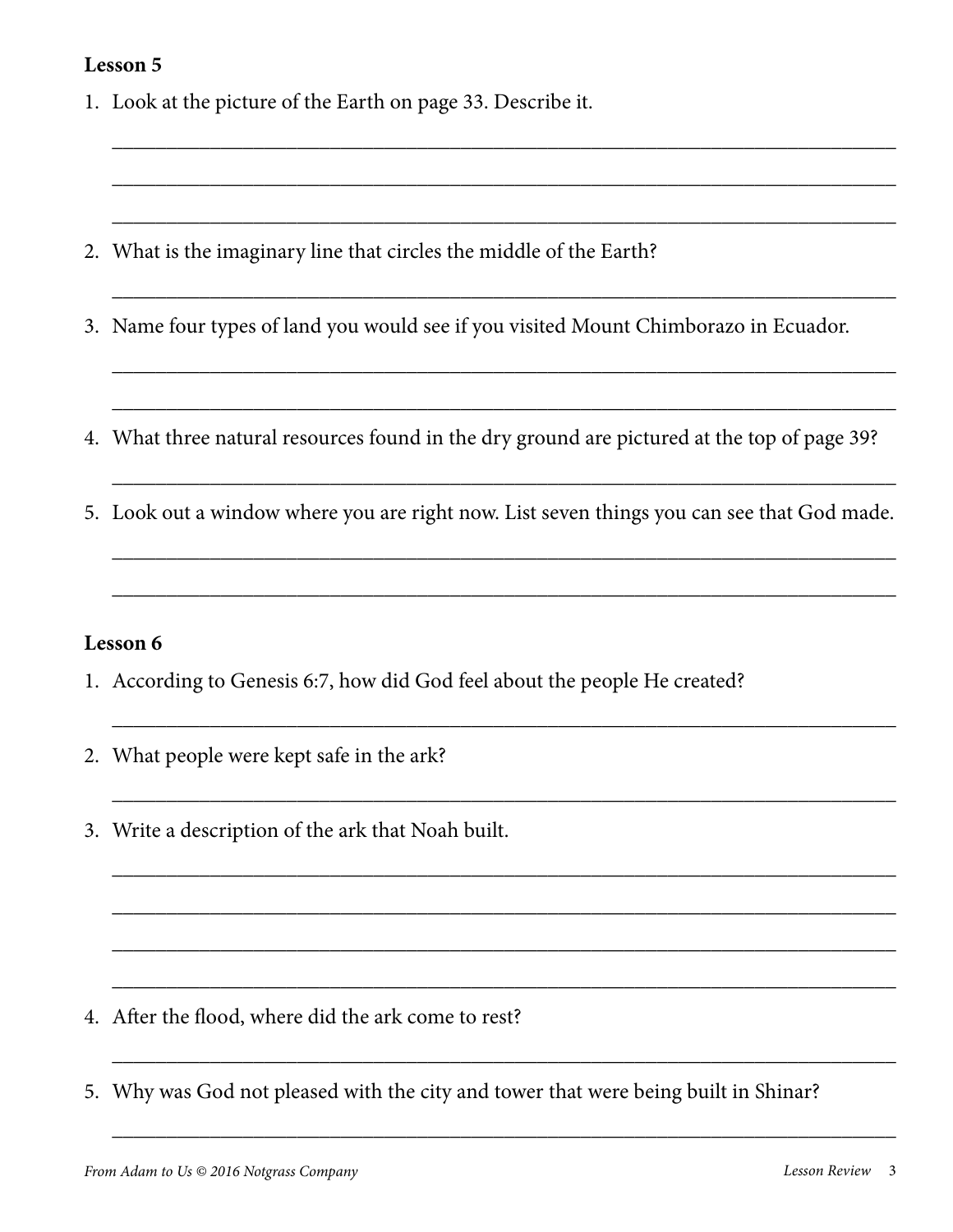- 1. What is the longest river in the world and how long is it?
- 2. On what continent is the Nile River located?
- 3. What is the area where the Nile River divides and flows into the Mediterranean Sea called?

\_\_\_\_\_\_\_\_\_\_\_\_\_\_\_\_\_\_\_\_\_\_\_\_\_\_\_\_\_\_\_\_\_\_\_\_\_\_\_\_\_\_\_\_\_\_\_\_\_\_\_\_\_\_\_\_\_\_\_\_\_\_\_\_\_\_\_\_\_\_\_\_

\_\_\_\_\_\_\_\_\_\_\_\_\_\_\_\_\_\_\_\_\_\_\_\_\_\_\_\_\_\_\_\_\_\_\_\_\_\_\_\_\_\_\_\_\_\_\_\_\_\_\_\_\_\_\_\_\_\_\_\_\_\_\_\_\_\_\_\_\_\_\_\_

\_\_\_\_\_\_\_\_\_\_\_\_\_\_\_\_\_\_\_\_\_\_\_\_\_\_\_\_\_\_\_\_\_\_\_\_\_\_\_\_\_\_\_\_\_\_\_\_\_\_\_\_\_\_\_\_\_\_\_\_\_\_\_\_\_\_\_\_\_\_\_\_

\_\_\_\_\_\_\_\_\_\_\_\_\_\_\_\_\_\_\_\_\_\_\_\_\_\_\_\_\_\_\_\_\_\_\_\_\_\_\_\_\_\_\_\_\_\_\_\_\_\_\_\_\_\_\_\_\_\_\_\_\_\_\_\_\_\_\_\_\_\_\_\_

\_\_\_\_\_\_\_\_\_\_\_\_\_\_\_\_\_\_\_\_\_\_\_\_\_\_\_\_\_\_\_\_\_\_\_\_\_\_\_\_\_\_\_\_\_\_\_\_\_\_\_\_\_\_\_\_\_\_\_\_\_\_\_\_\_\_\_\_\_\_\_\_

\_\_\_\_\_\_\_\_\_\_\_\_\_\_\_\_\_\_\_\_\_\_\_\_\_\_\_\_\_\_\_\_\_\_\_\_\_\_\_\_\_\_\_\_\_\_\_\_\_\_\_\_\_\_\_\_\_\_\_\_\_\_\_\_\_\_\_\_\_\_\_\_

\_\_\_\_\_\_\_\_\_\_\_\_\_\_\_\_\_\_\_\_\_\_\_\_\_\_\_\_\_\_\_\_\_\_\_\_\_\_\_\_\_\_\_\_\_\_\_\_\_\_\_\_\_\_\_\_\_\_\_\_\_\_\_\_\_\_\_\_\_\_\_\_

\_\_\_\_\_\_\_\_\_\_\_\_\_\_\_\_\_\_\_\_\_\_\_\_\_\_\_\_\_\_\_\_\_\_\_\_\_\_\_\_\_\_\_\_\_\_\_\_\_\_\_\_\_\_\_\_\_\_\_\_\_\_\_\_\_\_\_\_\_\_\_\_

\_\_\_\_\_\_\_\_\_\_\_\_\_\_\_\_\_\_\_\_\_\_\_\_\_\_\_\_\_\_\_\_\_\_\_\_\_\_\_\_\_\_\_\_\_\_\_\_\_\_\_\_\_\_\_\_\_\_\_\_\_\_\_\_\_\_\_\_\_\_\_\_

\_\_\_\_\_\_\_\_\_\_\_\_\_\_\_\_\_\_\_\_\_\_\_\_\_\_\_\_\_\_\_\_\_\_\_\_\_\_\_\_\_\_\_\_\_\_\_\_\_\_\_\_\_\_\_\_\_\_\_\_\_\_\_\_\_\_\_\_\_\_\_\_

\_\_\_\_\_\_\_\_\_\_\_\_\_\_\_\_\_\_\_\_\_\_\_\_\_\_\_\_\_\_\_\_\_\_\_\_\_\_\_\_\_\_\_\_\_\_\_\_\_\_\_\_\_\_\_\_\_\_\_\_\_\_\_\_\_\_\_\_\_\_\_\_

\_\_\_\_\_\_\_\_\_\_\_\_\_\_\_\_\_\_\_\_\_\_\_\_\_\_\_\_\_\_\_\_\_\_\_\_\_\_\_\_\_\_\_\_\_\_\_\_\_\_\_\_\_\_\_\_\_\_\_\_\_\_\_\_\_\_\_\_\_\_\_\_

\_\_\_\_\_\_\_\_\_\_\_\_\_\_\_\_\_\_\_\_\_\_\_\_\_\_\_\_\_\_\_\_\_\_\_\_\_\_\_\_\_\_\_\_\_\_\_\_\_\_\_\_\_\_\_\_\_\_\_\_\_\_\_\_\_\_\_\_\_\_\_\_

\_\_\_\_\_\_\_\_\_\_\_\_\_\_\_\_\_\_\_\_\_\_\_\_\_\_\_\_\_\_\_\_\_\_\_\_\_\_\_\_\_\_\_\_\_\_\_\_\_\_\_\_\_\_\_\_\_\_\_\_\_\_\_\_\_\_\_\_\_\_\_\_

\_\_\_\_\_\_\_\_\_\_\_\_\_\_\_\_\_\_\_\_\_\_\_\_\_\_\_\_\_\_\_\_\_\_\_\_\_\_\_\_\_\_\_\_\_\_\_\_\_\_\_\_\_\_\_\_\_\_\_\_\_\_\_\_\_\_\_\_\_\_\_\_

\_\_\_\_\_\_\_\_\_\_\_\_\_\_\_\_\_\_\_\_\_\_\_\_\_\_\_\_\_\_\_\_\_\_\_\_\_\_\_\_\_\_\_\_\_\_\_\_\_\_\_\_\_\_\_\_\_\_\_\_\_\_\_\_\_\_\_\_\_\_\_\_

- 4. How does the soil on the Nile riverbank become especially fertile?
- 5. List at least ten things that the papyrus plant has been used for through the centuries.

- 1. Why did the Egyptians build pyramids?
- 2. Where are Egypt's three most famous pyramids located?
- 3. What is a sphinx?
- 4. Why did the Egyptians bury so many things in a person's tomb?
- 5. If you could have talked to someone your age who lived in ancient Egypt, what would you have said to them about the afterlife you believe in?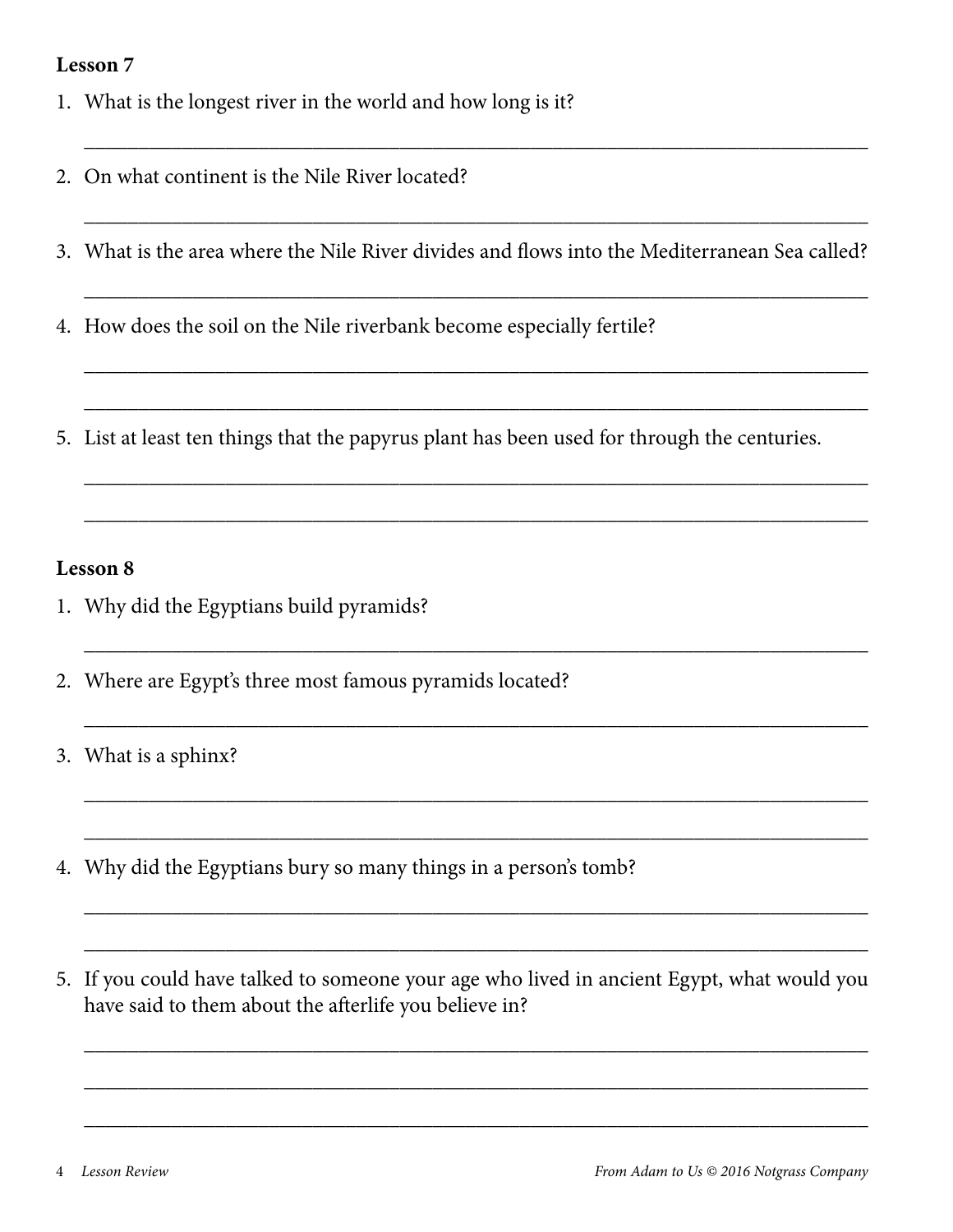- 1. Where was the document called "The Legend of Sargon" found?
- 2. What is the meaning of the name Sargon?
- 3. What were some of the accomplishments of the Akkadian Empire?
- 4. Ancient rulers were sometimes known for what characteristics?
- 5. Who is someone you have learned about or whom you know personally who had a humble beginning but rose to accomplish noble things? Briefly describe the person's life below.

\_\_\_\_\_\_\_\_\_\_\_\_\_\_\_\_\_\_\_\_\_\_\_\_\_\_\_\_\_\_\_\_\_\_\_\_\_\_\_\_\_\_\_\_\_\_\_\_\_\_\_\_\_\_\_\_\_\_\_\_\_\_\_\_\_\_\_\_\_\_\_\_

\_\_\_\_\_\_\_\_\_\_\_\_\_\_\_\_\_\_\_\_\_\_\_\_\_\_\_\_\_\_\_\_\_\_\_\_\_\_\_\_\_\_\_\_\_\_\_\_\_\_\_\_\_\_\_\_\_\_\_\_\_\_\_\_\_\_\_\_\_\_\_\_

\_\_\_\_\_\_\_\_\_\_\_\_\_\_\_\_\_\_\_\_\_\_\_\_\_\_\_\_\_\_\_\_\_\_\_\_\_\_\_\_\_\_\_\_\_\_\_\_\_\_\_\_\_\_\_\_\_\_\_\_\_\_\_\_\_\_\_\_\_\_\_\_

\_\_\_\_\_\_\_\_\_\_\_\_\_\_\_\_\_\_\_\_\_\_\_\_\_\_\_\_\_\_\_\_\_\_\_\_\_\_\_\_\_\_\_\_\_\_\_\_\_\_\_\_\_\_\_\_\_\_\_\_\_\_\_\_\_\_\_\_\_\_\_\_

\_\_\_\_\_\_\_\_\_\_\_\_\_\_\_\_\_\_\_\_\_\_\_\_\_\_\_\_\_\_\_\_\_\_\_\_\_\_\_\_\_\_\_\_\_\_\_\_\_\_\_\_\_\_\_\_\_\_\_\_\_\_\_\_\_\_\_\_\_\_\_\_

\_\_\_\_\_\_\_\_\_\_\_\_\_\_\_\_\_\_\_\_\_\_\_\_\_\_\_\_\_\_\_\_\_\_\_\_\_\_\_\_\_\_\_\_\_\_\_\_\_\_\_\_\_\_\_\_\_\_\_\_\_\_\_\_\_\_\_\_\_\_\_\_

\_\_\_\_\_\_\_\_\_\_\_\_\_\_\_\_\_\_\_\_\_\_\_\_\_\_\_\_\_\_\_\_\_\_\_\_\_\_\_\_\_\_\_\_\_\_\_\_\_\_\_\_\_\_\_\_\_\_\_\_\_\_\_\_\_\_\_\_\_\_\_\_

\_\_\_\_\_\_\_\_\_\_\_\_\_\_\_\_\_\_\_\_\_\_\_\_\_\_\_\_\_\_\_\_\_\_\_\_\_\_\_\_\_\_\_\_\_\_\_\_\_\_\_\_\_\_\_\_\_\_\_\_\_\_\_\_\_\_\_\_\_\_\_\_

\_\_\_\_\_\_\_\_\_\_\_\_\_\_\_\_\_\_\_\_\_\_\_\_\_\_\_\_\_\_\_\_\_\_\_\_\_\_\_\_\_\_\_\_\_\_\_\_\_\_\_\_\_\_\_\_\_\_\_\_\_\_\_\_\_\_\_\_\_\_\_\_

\_\_\_\_\_\_\_\_\_\_\_\_\_\_\_\_\_\_\_\_\_\_\_\_\_\_\_\_\_\_\_\_\_\_\_\_\_\_\_\_\_\_\_\_\_\_\_\_\_\_\_\_\_\_\_\_\_\_\_\_\_\_\_\_\_\_\_\_\_\_\_\_

\_\_\_\_\_\_\_\_\_\_\_\_\_\_\_\_\_\_\_\_\_\_\_\_\_\_\_\_\_\_\_\_\_\_\_\_\_\_\_\_\_\_\_\_\_\_\_\_\_\_\_\_\_\_\_\_\_\_\_\_\_\_\_\_\_\_\_\_\_\_\_\_

\_\_\_\_\_\_\_\_\_\_\_\_\_\_\_\_\_\_\_\_\_\_\_\_\_\_\_\_\_\_\_\_\_\_\_\_\_\_\_\_\_\_\_\_\_\_\_\_\_\_\_\_\_\_\_\_\_\_\_\_\_\_\_\_\_\_\_\_\_\_\_\_

\_\_\_\_\_\_\_\_\_\_\_\_\_\_\_\_\_\_\_\_\_\_\_\_\_\_\_\_\_\_\_\_\_\_\_\_\_\_\_\_\_\_\_\_\_\_\_\_\_\_\_\_\_\_\_\_\_\_\_\_\_\_\_\_\_\_\_\_\_\_\_\_

\_\_\_\_\_\_\_\_\_\_\_\_\_\_\_\_\_\_\_\_\_\_\_\_\_\_\_\_\_\_\_\_\_\_\_\_\_\_\_\_\_\_\_\_\_\_\_\_\_\_\_\_\_\_\_\_\_\_\_\_\_\_\_\_\_\_\_\_\_\_\_\_

\_\_\_\_\_\_\_\_\_\_\_\_\_\_\_\_\_\_\_\_\_\_\_\_\_\_\_\_\_\_\_\_\_\_\_\_\_\_\_\_\_\_\_\_\_\_\_\_\_\_\_\_\_\_\_\_\_\_\_\_\_\_\_\_\_\_\_\_\_\_\_\_

\_\_\_\_\_\_\_\_\_\_\_\_\_\_\_\_\_\_\_\_\_\_\_\_\_\_\_\_\_\_\_\_\_\_\_\_\_\_\_\_\_\_\_\_\_\_\_\_\_\_\_\_\_\_\_\_\_\_\_\_\_\_\_\_\_\_\_\_\_\_\_\_

- 1. Why is written communication important?
- 2. What term is used for the writing developed by the ancient Sumerians?
- 3. How did Sumerians send a letter?
- 4. What form of writing did the Egyptians develop?
- 5. What does it mean to write God's words on the tablet of your heart?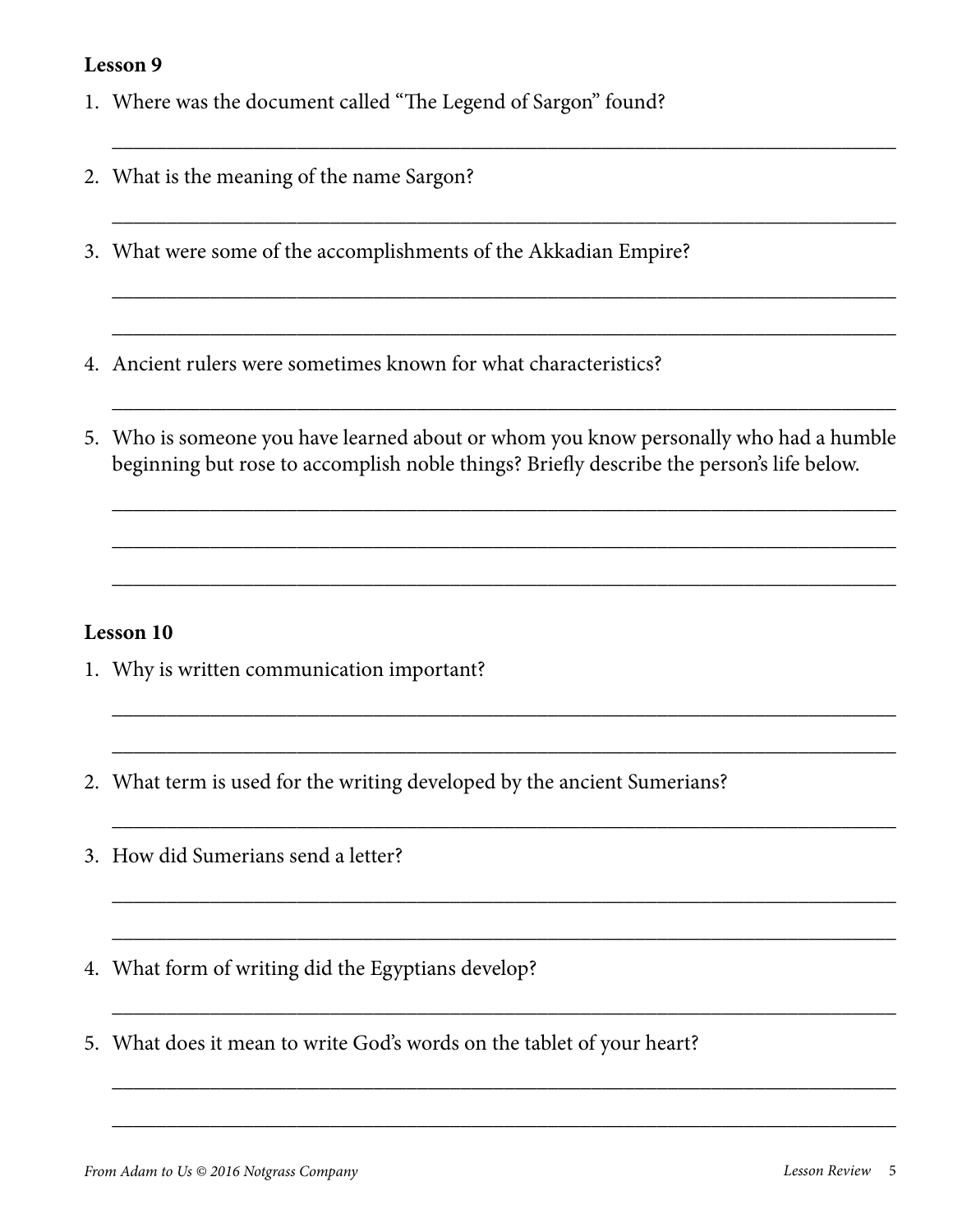- 1. What did God tell Abram when He appeared to him in Ur?
- 2. What did God tell Abram would happen to all the families of the Earth because of him?

\_\_\_\_\_\_\_\_\_\_\_\_\_\_\_\_\_\_\_\_\_\_\_\_\_\_\_\_\_\_\_\_\_\_\_\_\_\_\_\_\_\_\_\_\_\_\_\_\_\_\_\_\_\_\_\_\_\_\_\_\_\_\_\_\_\_\_\_\_\_\_\_

\_\_\_\_\_\_\_\_\_\_\_\_\_\_\_\_\_\_\_\_\_\_\_\_\_\_\_\_\_\_\_\_\_\_\_\_\_\_\_\_\_\_\_\_\_\_\_\_\_\_\_\_\_\_\_\_\_\_\_\_\_\_\_\_\_\_\_\_\_\_\_\_

\_\_\_\_\_\_\_\_\_\_\_\_\_\_\_\_\_\_\_\_\_\_\_\_\_\_\_\_\_\_\_\_\_\_\_\_\_\_\_\_\_\_\_\_\_\_\_\_\_\_\_\_\_\_\_\_\_\_\_\_\_\_\_\_\_\_\_\_\_\_\_\_

\_\_\_\_\_\_\_\_\_\_\_\_\_\_\_\_\_\_\_\_\_\_\_\_\_\_\_\_\_\_\_\_\_\_\_\_\_\_\_\_\_\_\_\_\_\_\_\_\_\_\_\_\_\_\_\_\_\_\_\_\_\_\_\_\_\_\_\_\_\_\_\_

\_\_\_\_\_\_\_\_\_\_\_\_\_\_\_\_\_\_\_\_\_\_\_\_\_\_\_\_\_\_\_\_\_\_\_\_\_\_\_\_\_\_\_\_\_\_\_\_\_\_\_\_\_\_\_\_\_\_\_\_\_\_\_\_\_\_\_\_\_\_\_\_

\_\_\_\_\_\_\_\_\_\_\_\_\_\_\_\_\_\_\_\_\_\_\_\_\_\_\_\_\_\_\_\_\_\_\_\_\_\_\_\_\_\_\_\_\_\_\_\_\_\_\_\_\_\_\_\_\_\_\_\_\_\_\_\_\_\_\_\_\_\_\_\_

\_\_\_\_\_\_\_\_\_\_\_\_\_\_\_\_\_\_\_\_\_\_\_\_\_\_\_\_\_\_\_\_\_\_\_\_\_\_\_\_\_\_\_\_\_\_\_\_\_\_\_\_\_\_\_\_\_\_\_\_\_\_\_\_\_\_\_\_\_\_\_\_

\_\_\_\_\_\_\_\_\_\_\_\_\_\_\_\_\_\_\_\_\_\_\_\_\_\_\_\_\_\_\_\_\_\_\_\_\_\_\_\_\_\_\_\_\_\_\_\_\_\_\_\_\_\_\_\_\_\_\_\_\_\_\_\_\_\_\_\_\_\_\_\_

\_\_\_\_\_\_\_\_\_\_\_\_\_\_\_\_\_\_\_\_\_\_\_\_\_\_\_\_\_\_\_\_\_\_\_\_\_\_\_\_\_\_\_\_\_\_\_\_\_\_\_\_\_\_\_\_\_\_\_\_\_\_\_\_\_\_\_\_\_\_\_\_

\_\_\_\_\_\_\_\_\_\_\_\_\_\_\_\_\_\_\_\_\_\_\_\_\_\_\_\_\_\_\_\_\_\_\_\_\_\_\_\_\_\_\_\_\_\_\_\_\_\_\_\_\_\_\_\_\_\_\_\_\_\_\_\_\_\_\_\_\_\_\_\_

\_\_\_\_\_\_\_\_\_\_\_\_\_\_\_\_\_\_\_\_\_\_\_\_\_\_\_\_\_\_\_\_\_\_\_\_\_\_\_\_\_\_\_\_\_\_\_\_\_\_\_\_\_\_\_\_\_\_\_\_\_\_\_\_\_\_\_\_\_\_\_\_

\_\_\_\_\_\_\_\_\_\_\_\_\_\_\_\_\_\_\_\_\_\_\_\_\_\_\_\_\_\_\_\_\_\_\_\_\_\_\_\_\_\_\_\_\_\_\_\_\_\_\_\_\_\_\_\_\_\_\_\_\_\_\_\_\_\_\_\_\_\_\_\_

\_\_\_\_\_\_\_\_\_\_\_\_\_\_\_\_\_\_\_\_\_\_\_\_\_\_\_\_\_\_\_\_\_\_\_\_\_\_\_\_\_\_\_\_\_\_\_\_\_\_\_\_\_\_\_\_\_\_\_\_\_\_\_\_\_\_\_\_\_\_\_\_

\_\_\_\_\_\_\_\_\_\_\_\_\_\_\_\_\_\_\_\_\_\_\_\_\_\_\_\_\_\_\_\_\_\_\_\_\_\_\_\_\_\_\_\_\_\_\_\_\_\_\_\_\_\_\_\_\_\_\_\_\_\_\_\_\_\_\_\_\_\_\_\_

\_\_\_\_\_\_\_\_\_\_\_\_\_\_\_\_\_\_\_\_\_\_\_\_\_\_\_\_\_\_\_\_\_\_\_\_\_\_\_\_\_\_\_\_\_\_\_\_\_\_\_\_\_\_\_\_\_\_\_\_\_\_\_\_\_\_\_\_\_\_\_\_

- 3. What did God tell Abraham to do to test his faith and see if Abraham truly feared Him?
- 4. What can we learn from the favoritism Isaac and Rebekah each showed to one of their sons?
- 5. Why is it important to marry someone of whom God approves?

- 1. Briefly describe the location of the Anatolian peninsula.
- 2. What is the meaning of the name Hattusilis?
- 3. Hattusha is near a village in what modern-day country?
- 4. In his farewell address, what did Hattusilis I ask of his family and all the people?
- 5. Imagine that you are a ruler of an empire giving a farewell address. What are five things you will tell your listeners?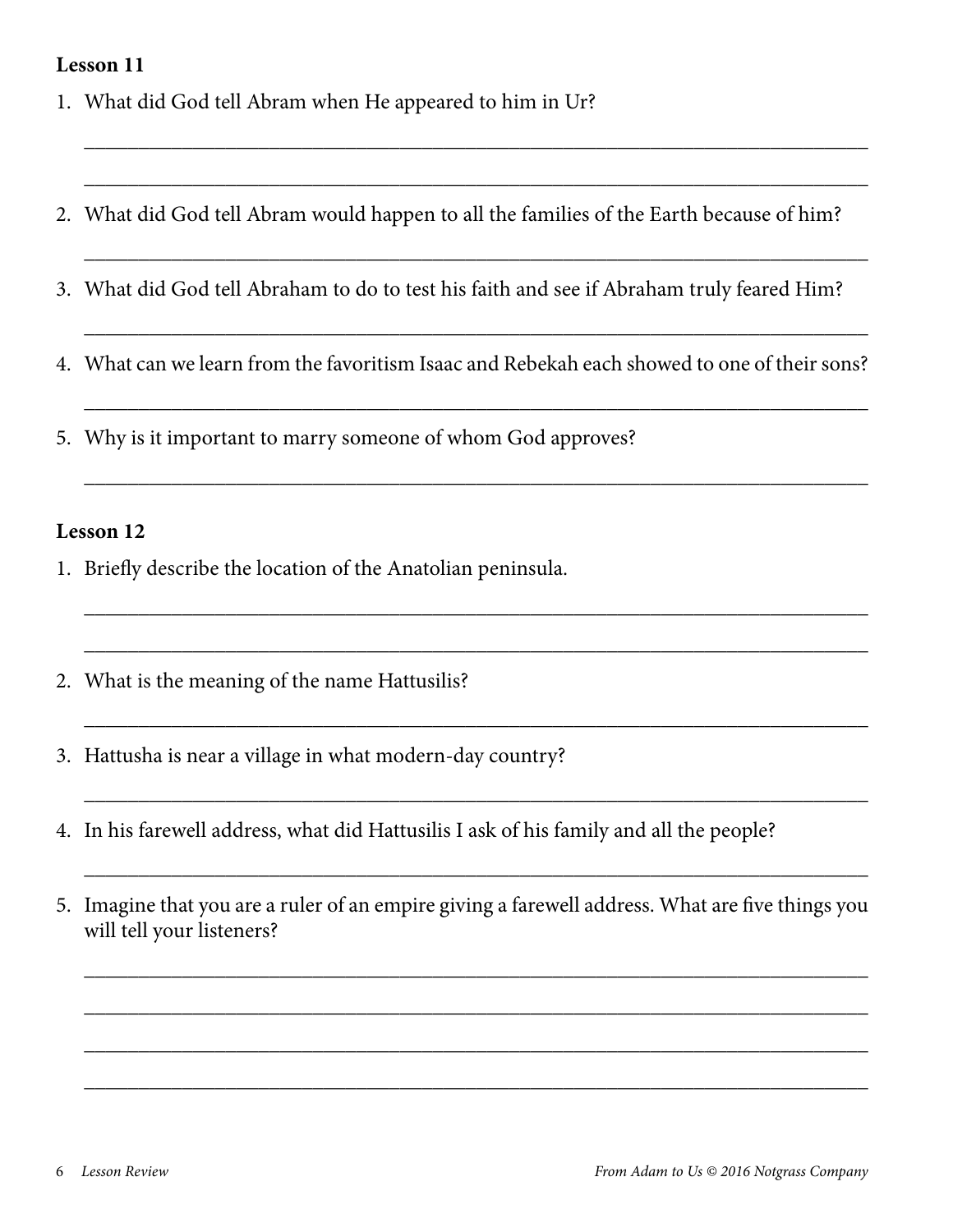1. Look at the picture of the Indus River Valley on page 89. Write down five descriptive words that come to mind as you look at it.

\_\_\_\_\_\_\_\_\_\_\_\_\_\_\_\_\_\_\_\_\_\_\_\_\_\_\_\_\_\_\_\_\_\_\_\_\_\_\_\_\_\_\_\_\_\_\_\_\_\_\_\_\_\_\_\_\_\_\_\_\_\_\_\_\_\_\_\_\_\_\_\_

\_\_\_\_\_\_\_\_\_\_\_\_\_\_\_\_\_\_\_\_\_\_\_\_\_\_\_\_\_\_\_\_\_\_\_\_\_\_\_\_\_\_\_\_\_\_\_\_\_\_\_\_\_\_\_\_\_\_\_\_\_\_\_\_\_\_\_\_\_\_\_\_

\_\_\_\_\_\_\_\_\_\_\_\_\_\_\_\_\_\_\_\_\_\_\_\_\_\_\_\_\_\_\_\_\_\_\_\_\_\_\_\_\_\_\_\_\_\_\_\_\_\_\_\_\_\_\_\_\_\_\_\_\_\_\_\_\_\_\_\_\_\_\_\_

\_\_\_\_\_\_\_\_\_\_\_\_\_\_\_\_\_\_\_\_\_\_\_\_\_\_\_\_\_\_\_\_\_\_\_\_\_\_\_\_\_\_\_\_\_\_\_\_\_\_\_\_\_\_\_\_\_\_\_\_\_\_\_\_\_\_\_\_\_\_\_\_

\_\_\_\_\_\_\_\_\_\_\_\_\_\_\_\_\_\_\_\_\_\_\_\_\_\_\_\_\_\_\_\_\_\_\_\_\_\_\_\_\_\_\_\_\_\_\_\_\_\_\_\_\_\_\_\_\_\_\_\_\_\_\_\_\_\_\_\_\_\_\_\_

\_\_\_\_\_\_\_\_\_\_\_\_\_\_\_\_\_\_\_\_\_\_\_\_\_\_\_\_\_\_\_\_\_\_\_\_\_\_\_\_\_\_\_\_\_\_\_\_\_\_\_\_\_\_\_\_\_\_\_\_\_\_\_\_\_\_\_\_\_\_\_\_

\_\_\_\_\_\_\_\_\_\_\_\_\_\_\_\_\_\_\_\_\_\_\_\_\_\_\_\_\_\_\_\_\_\_\_\_\_\_\_\_\_\_\_\_\_\_\_\_\_\_\_\_\_\_\_\_\_\_\_\_\_\_\_\_\_\_\_\_\_\_\_\_

\_\_\_\_\_\_\_\_\_\_\_\_\_\_\_\_\_\_\_\_\_\_\_\_\_\_\_\_\_\_\_\_\_\_\_\_\_\_\_\_\_\_\_\_\_\_\_\_\_\_\_\_\_\_\_\_\_\_\_\_\_\_\_\_\_\_\_\_\_\_\_\_

\_\_\_\_\_\_\_\_\_\_\_\_\_\_\_\_\_\_\_\_\_\_\_\_\_\_\_\_\_\_\_\_\_\_\_\_\_\_\_\_\_\_\_\_\_\_\_\_\_\_\_\_\_\_\_\_\_\_\_\_\_\_\_\_\_\_\_\_\_\_\_\_

\_\_\_\_\_\_\_\_\_\_\_\_\_\_\_\_\_\_\_\_\_\_\_\_\_\_\_\_\_\_\_\_\_\_\_\_\_\_\_\_\_\_\_\_\_\_\_\_\_\_\_\_\_\_\_\_\_\_\_\_\_\_\_\_\_\_\_\_\_\_\_\_

\_\_\_\_\_\_\_\_\_\_\_\_\_\_\_\_\_\_\_\_\_\_\_\_\_\_\_\_\_\_\_\_\_\_\_\_\_\_\_\_\_\_\_\_\_\_\_\_\_\_\_\_\_\_\_\_\_\_\_\_\_\_\_\_\_\_\_\_\_\_\_\_

\_\_\_\_\_\_\_\_\_\_\_\_\_\_\_\_\_\_\_\_\_\_\_\_\_\_\_\_\_\_\_\_\_\_\_\_\_\_\_\_\_\_\_\_\_\_\_\_\_\_\_\_\_\_\_\_\_\_\_\_\_\_\_\_\_\_\_\_\_\_\_\_

\_\_\_\_\_\_\_\_\_\_\_\_\_\_\_\_\_\_\_\_\_\_\_\_\_\_\_\_\_\_\_\_\_\_\_\_\_\_\_\_\_\_\_\_\_\_\_\_\_\_\_\_\_\_\_\_\_\_\_\_\_\_\_\_\_\_\_\_\_\_\_\_

\_\_\_\_\_\_\_\_\_\_\_\_\_\_\_\_\_\_\_\_\_\_\_\_\_\_\_\_\_\_\_\_\_\_\_\_\_\_\_\_\_\_\_\_\_\_\_\_\_\_\_\_\_\_\_\_\_\_\_\_\_\_\_\_\_\_\_\_\_\_\_\_

- 2. What causes the Indus River to sometimes become several miles wide?
- 3. What were the British doing in the Indus River Valley when they came across evidence of an ancient civilization?
- 4. The Indus Valley civilization began about the same time as what two other well-known civilizations?
- 5. Why should it matter to us that God determined when and where we would live?

- 1. Some of the "hills" in the Supe River Valley turned out to be the ruins of what?
- 2. Who excavated the ruins of Caral?
- 3. What was a quipu used for?
- 4. How might the people of Caral have obtained plants that grew in nearby jungles?
- 5. What are some differences between archaeological discoveries at Caral and discoveries that have been made at other ancient sites?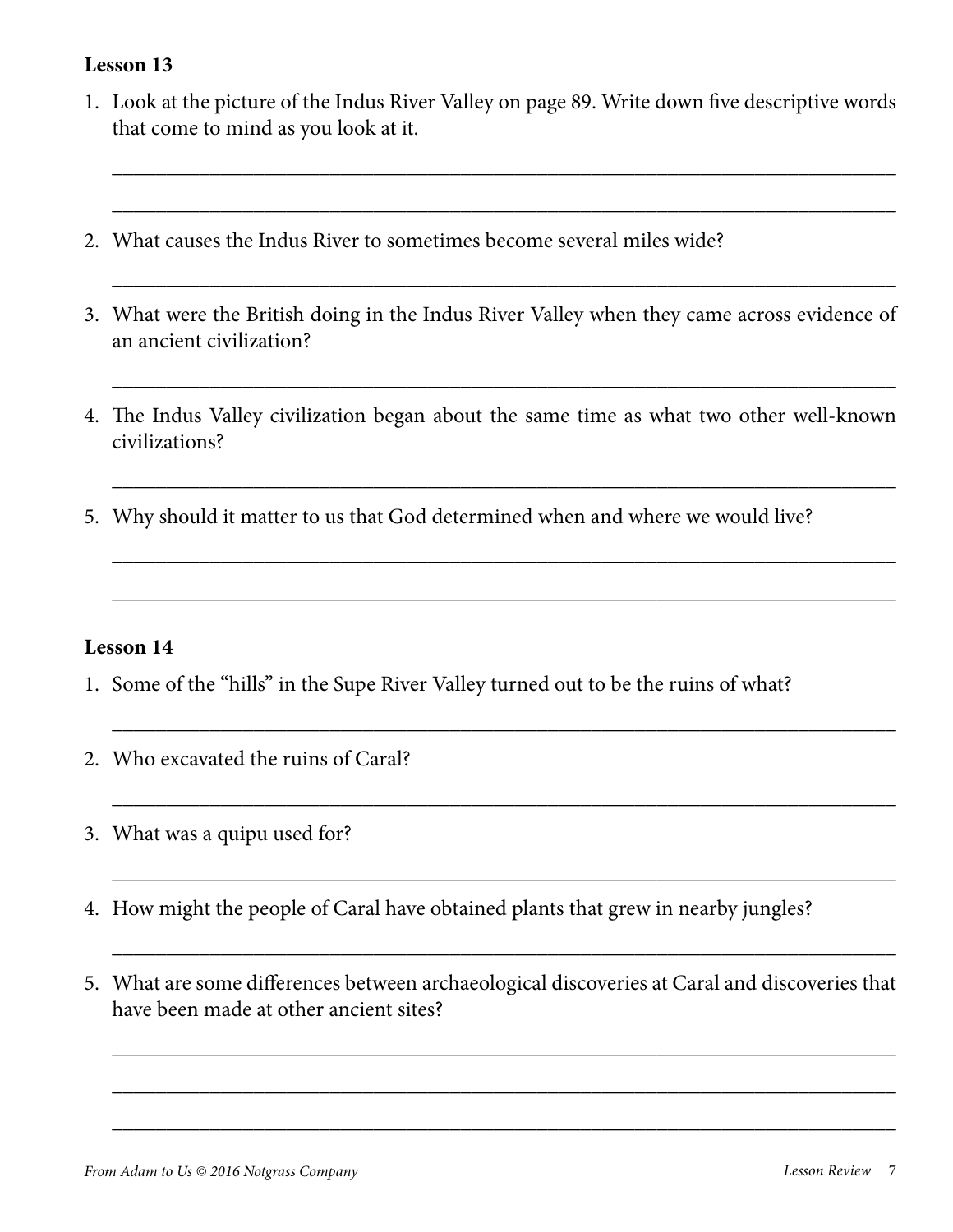- 1. Where is Crete located?
- 2. What apparently happened on Crete around 2000 BC?
- 3. What are some of the significant discoveries that have been found at Knossos?
- 4. Imagine that your bedroom is an archaeological site 4,000 years from now. What do you think archaeologists would find interesting?

\_\_\_\_\_\_\_\_\_\_\_\_\_\_\_\_\_\_\_\_\_\_\_\_\_\_\_\_\_\_\_\_\_\_\_\_\_\_\_\_\_\_\_\_\_\_\_\_\_\_\_\_\_\_\_\_\_\_\_\_\_\_\_\_\_\_\_\_\_\_\_\_

\_\_\_\_\_\_\_\_\_\_\_\_\_\_\_\_\_\_\_\_\_\_\_\_\_\_\_\_\_\_\_\_\_\_\_\_\_\_\_\_\_\_\_\_\_\_\_\_\_\_\_\_\_\_\_\_\_\_\_\_\_\_\_\_\_\_\_\_\_\_\_\_

\_\_\_\_\_\_\_\_\_\_\_\_\_\_\_\_\_\_\_\_\_\_\_\_\_\_\_\_\_\_\_\_\_\_\_\_\_\_\_\_\_\_\_\_\_\_\_\_\_\_\_\_\_\_\_\_\_\_\_\_\_\_\_\_\_\_\_\_\_\_\_\_

\_\_\_\_\_\_\_\_\_\_\_\_\_\_\_\_\_\_\_\_\_\_\_\_\_\_\_\_\_\_\_\_\_\_\_\_\_\_\_\_\_\_\_\_\_\_\_\_\_\_\_\_\_\_\_\_\_\_\_\_\_\_\_\_\_\_\_\_\_\_\_\_

\_\_\_\_\_\_\_\_\_\_\_\_\_\_\_\_\_\_\_\_\_\_\_\_\_\_\_\_\_\_\_\_\_\_\_\_\_\_\_\_\_\_\_\_\_\_\_\_\_\_\_\_\_\_\_\_\_\_\_\_\_\_\_\_\_\_\_\_\_\_\_\_

\_\_\_\_\_\_\_\_\_\_\_\_\_\_\_\_\_\_\_\_\_\_\_\_\_\_\_\_\_\_\_\_\_\_\_\_\_\_\_\_\_\_\_\_\_\_\_\_\_\_\_\_\_\_\_\_\_\_\_\_\_\_\_\_\_\_\_\_\_\_\_\_

\_\_\_\_\_\_\_\_\_\_\_\_\_\_\_\_\_\_\_\_\_\_\_\_\_\_\_\_\_\_\_\_\_\_\_\_\_\_\_\_\_\_\_\_\_\_\_\_\_\_\_\_\_\_\_\_\_\_\_\_\_\_\_\_\_\_\_\_\_\_\_\_

\_\_\_\_\_\_\_\_\_\_\_\_\_\_\_\_\_\_\_\_\_\_\_\_\_\_\_\_\_\_\_\_\_\_\_\_\_\_\_\_\_\_\_\_\_\_\_\_\_\_\_\_\_\_\_\_\_\_\_\_\_\_\_\_\_\_\_\_\_\_\_\_

\_\_\_\_\_\_\_\_\_\_\_\_\_\_\_\_\_\_\_\_\_\_\_\_\_\_\_\_\_\_\_\_\_\_\_\_\_\_\_\_\_\_\_\_\_\_\_\_\_\_\_\_\_\_\_\_\_\_\_\_\_\_\_\_\_\_\_\_\_\_\_\_

\_\_\_\_\_\_\_\_\_\_\_\_\_\_\_\_\_\_\_\_\_\_\_\_\_\_\_\_\_\_\_\_\_\_\_\_\_\_\_\_\_\_\_\_\_\_\_\_\_\_\_\_\_\_\_\_\_\_\_\_\_\_\_\_\_\_\_\_\_\_\_\_

\_\_\_\_\_\_\_\_\_\_\_\_\_\_\_\_\_\_\_\_\_\_\_\_\_\_\_\_\_\_\_\_\_\_\_\_\_\_\_\_\_\_\_\_\_\_\_\_\_\_\_\_\_\_\_\_\_\_\_\_\_\_\_\_\_\_\_\_\_\_\_\_

\_\_\_\_\_\_\_\_\_\_\_\_\_\_\_\_\_\_\_\_\_\_\_\_\_\_\_\_\_\_\_\_\_\_\_\_\_\_\_\_\_\_\_\_\_\_\_\_\_\_\_\_\_\_\_\_\_\_\_\_\_\_\_\_\_\_\_\_\_\_\_\_

\_\_\_\_\_\_\_\_\_\_\_\_\_\_\_\_\_\_\_\_\_\_\_\_\_\_\_\_\_\_\_\_\_\_\_\_\_\_\_\_\_\_\_\_\_\_\_\_\_\_\_\_\_\_\_\_\_\_\_\_\_\_\_\_\_\_\_\_\_\_\_\_

\_\_\_\_\_\_\_\_\_\_\_\_\_\_\_\_\_\_\_\_\_\_\_\_\_\_\_\_\_\_\_\_\_\_\_\_\_\_\_\_\_\_\_\_\_\_\_\_\_\_\_\_\_\_\_\_\_\_\_\_\_\_\_\_\_\_\_\_\_\_\_\_

\_\_\_\_\_\_\_\_\_\_\_\_\_\_\_\_\_\_\_\_\_\_\_\_\_\_\_\_\_\_\_\_\_\_\_\_\_\_\_\_\_\_\_\_\_\_\_\_\_\_\_\_\_\_\_\_\_\_\_\_\_\_\_\_\_\_\_\_\_\_\_\_

5. If you could buy an archaeological site anywhere in the world and excavate as Sir Arthur Evans did on Crete, where would your site be? Why does that place interest you?

#### **Lesson 16**

1. In what country does Stonehenge stand? Is it in the northern, central, or southern part?

2. What is a trilithon?

- 3. From what place did workers bring the bluestones that were used at Stonehenge?
- 4. What is something that impresses you about Stonehenge?
- 5. How can Stonehenge bring glory to God, when it was likely built for pagan purposes?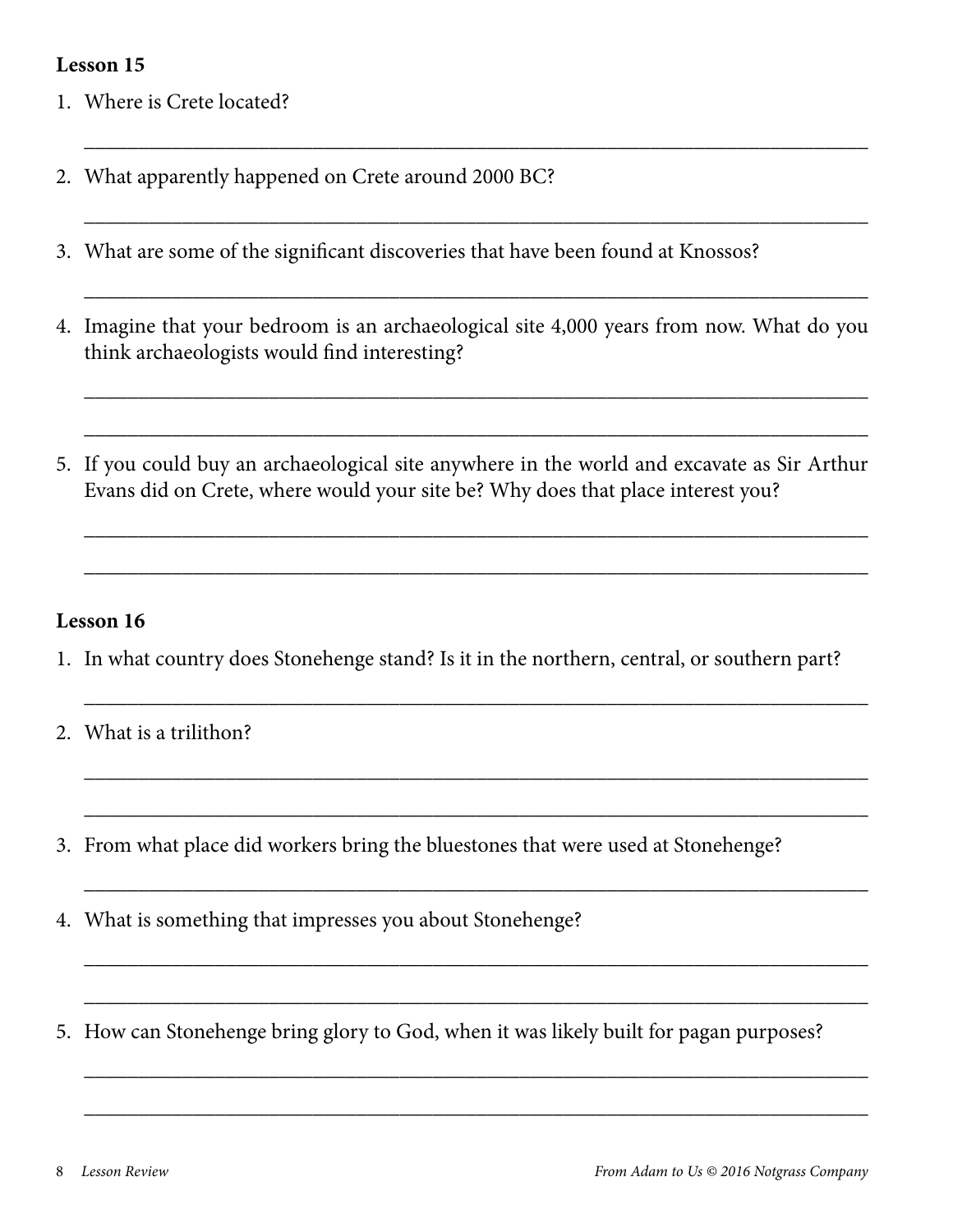# **Unit 1 Test**

| Circle the correct answer for each of the following questions.                                       |                        |                                              |                                                              |  |  |
|------------------------------------------------------------------------------------------------------|------------------------|----------------------------------------------|--------------------------------------------------------------|--|--|
| 1. What did God make on the first day of the history of the world?                                   |                        |                                              |                                                              |  |  |
|                                                                                                      | a. man                 | b. light                                     | c. sun                                                       |  |  |
| 2. According to the description in Genesis, when does a day begin?                                   |                        |                                              |                                                              |  |  |
|                                                                                                      | a. sunrise             | b. noon                                      | c. sunset                                                    |  |  |
| 3. When does the Bible say that God rested from creating the world?                                  |                        |                                              |                                                              |  |  |
|                                                                                                      | a. each morning        | b. each evening                              | c. the seventh day                                           |  |  |
| 4. In the book of Revelation, God is called the Alpha and the what?                                  |                        |                                              |                                                              |  |  |
|                                                                                                      | a. Alpho               | b. Omega                                     | c. Zeta                                                      |  |  |
| 5. What did God breathe into Adam?                                                                   |                        |                                              |                                                              |  |  |
|                                                                                                      | a. breath of life      | b. breath of knowledge c. breath of goodness |                                                              |  |  |
| 6. What did Adam and Eve try to do when they heard God coming after they sinned by eating the fruit? |                        |                                              |                                                              |  |  |
|                                                                                                      | a. reason with God     | b. hide from God                             | c. run away from the garden                                  |  |  |
| 7. Who is descended from Adam and Eve?                                                               |                        |                                              |                                                              |  |  |
|                                                                                                      | a. all Jews            |                                              | b. all people in the Bible c. all people who have ever lived |  |  |
| 8. Who was created in God's image?                                                                   |                        |                                              |                                                              |  |  |
|                                                                                                      | a. man                 | b. all creatures                             | c. animals and man                                           |  |  |
| 9. Which of the following do the early chapters of Genesis not mention people doing?                 |                        |                                              |                                                              |  |  |
|                                                                                                      | a. making bronze tools | b. tending flocks                            | c. writing books                                             |  |  |
| 10. What is the imaginary line that circles the middle of the Earth?                                 |                        |                                              |                                                              |  |  |
|                                                                                                      | a. Equasion            | b. Equator                                   | c. Ecuador                                                   |  |  |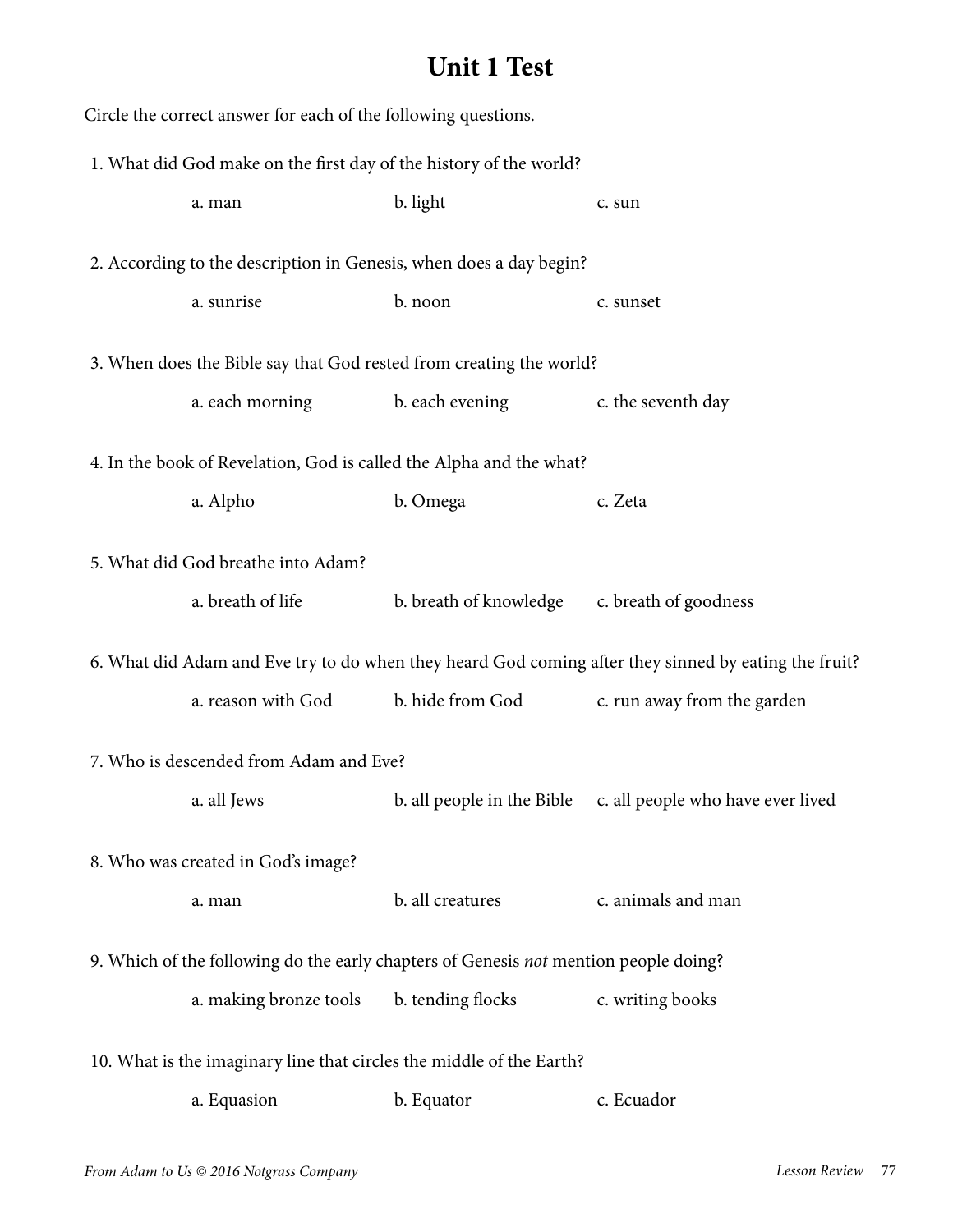### **Unit 2 Test**

\_\_\_\_\_\_\_\_\_\_\_\_\_\_\_\_\_\_\_\_\_\_\_\_\_\_\_\_\_\_\_\_\_\_\_\_\_\_\_\_\_\_\_\_\_\_\_\_\_\_\_\_\_\_\_\_\_\_\_\_\_\_\_\_\_\_\_\_\_\_\_\_

\_\_\_\_\_\_\_\_\_\_\_\_\_\_\_\_\_\_\_\_\_\_\_\_\_\_\_\_\_\_\_\_\_\_\_\_\_\_\_\_\_\_\_\_\_\_\_\_\_\_\_\_\_\_\_\_\_\_\_\_\_\_\_\_\_\_\_\_\_\_\_\_

\_\_\_\_\_\_\_\_\_\_\_\_\_\_\_\_\_\_\_\_\_\_\_\_\_\_\_\_\_\_\_\_\_\_\_\_\_\_\_\_\_\_\_\_\_\_\_\_\_\_\_\_\_\_\_\_\_\_\_\_\_\_\_\_\_\_\_\_\_\_\_\_

\_\_\_\_\_\_\_\_\_\_\_\_\_\_\_\_\_\_\_\_\_\_\_\_\_\_\_\_\_\_\_\_\_\_\_\_\_\_\_\_\_\_\_\_\_\_\_\_\_\_\_\_\_\_\_\_\_\_\_\_\_\_\_\_\_\_\_\_\_\_\_\_

\_\_\_\_\_\_\_\_\_\_\_\_\_\_\_\_\_\_\_\_\_\_\_\_\_\_\_\_\_\_\_\_\_\_\_\_\_\_\_\_\_\_\_\_\_\_\_\_\_\_\_\_\_\_\_\_\_\_\_\_\_\_\_\_\_\_\_\_\_\_\_\_

\_\_\_\_\_\_\_\_\_\_\_\_\_\_\_\_\_\_\_\_\_\_\_\_\_\_\_\_\_\_\_\_\_\_\_\_\_\_\_\_\_\_\_\_\_\_\_\_\_\_\_\_\_\_\_\_\_\_\_\_\_\_\_\_\_\_\_\_\_\_\_\_

\_\_\_\_\_\_\_\_\_\_\_\_\_\_\_\_\_\_\_\_\_\_\_\_\_\_\_\_\_\_\_\_\_\_\_\_\_\_\_\_\_\_\_\_\_\_\_\_\_\_\_\_\_\_\_\_\_\_\_\_\_\_\_\_\_\_\_\_\_\_\_\_

\_\_\_\_\_\_\_\_\_\_\_\_\_\_\_\_\_\_\_\_\_\_\_\_\_\_\_\_\_\_\_\_\_\_\_\_\_\_\_\_\_\_\_\_\_\_\_\_\_\_\_\_\_\_\_\_\_\_\_\_\_\_\_\_\_\_\_\_\_\_\_\_

\_\_\_\_\_\_\_\_\_\_\_\_\_\_\_\_\_\_\_\_\_\_\_\_\_\_\_\_\_\_\_\_\_\_\_\_\_\_\_\_\_\_\_\_\_\_\_\_\_\_\_\_\_\_\_\_\_\_\_\_\_\_\_\_\_\_\_\_\_\_\_\_

\_\_\_\_\_\_\_\_\_\_\_\_\_\_\_\_\_\_\_\_\_\_\_\_\_\_\_\_\_\_\_\_\_\_\_\_\_\_\_\_\_\_\_\_\_\_\_\_\_\_\_\_\_\_\_\_\_\_\_\_\_\_\_\_\_\_\_\_\_\_\_\_

Answer each of the following questions.

- 1. How many people were kept safe in the ark during the worldwide flood?
- 2. Where was the Tower of Babel built?
- 3. What is the longest river in the world?
- 4. What plant did the Egyptians use for making paper?
- 5. Where was the Great Pyramid built?
- 6. What mythological creature has the head of a man and the body of a lion?
- 7. An ancient document found in the ruins of Nineveh tells about the life of whom?
- 8. Sargon ruled over what ancient empire?
- 9. What culture developed cuneiform?
- 10. What culture developed hieroglyphics?